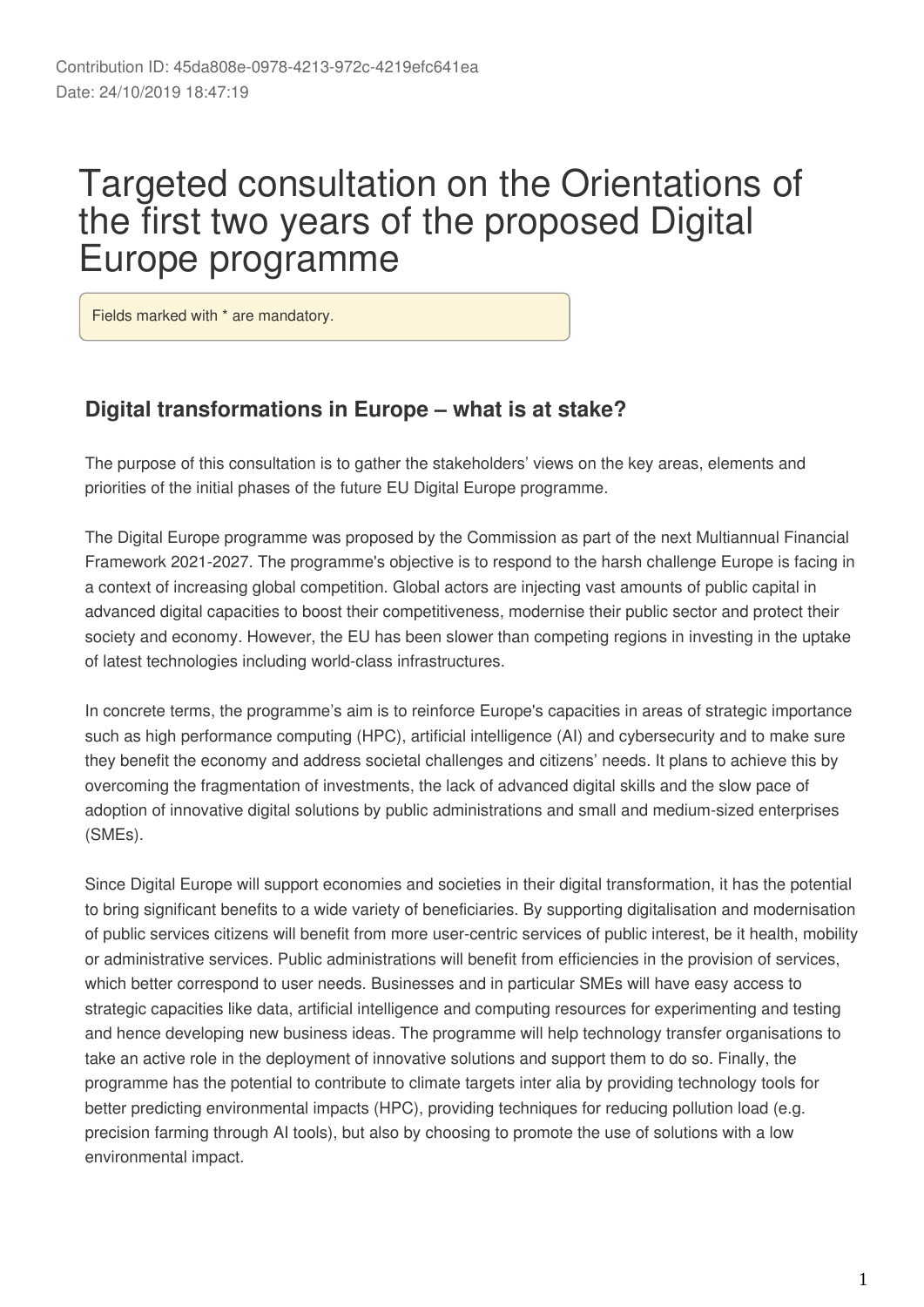This consultation focusses specifically on priorities for the first two years of the Digital Europe programme (2021-2022). We expect public authorities, especially at local level to be interested in this consultation, as well as industry, especially SMEs, but also any citizen who feels involved in the digital transformation.

You will find the Commission proposal for the Digital Europe programme [here](https://eur-lex.europa.eu/legal-content/EN/TXT/?uri=COM%3A2018%3A434%3AFIN). You will also find the Digital Europe programme draft Orientations for 2021-2022 [here.](https://ec.europa.eu/newsroom/dae/document.cfm?doc_id=61102)

The privacy statement is available [here.](https://ec.europa.eu/newsroom/dae/document.cfm?doc_id=61533)

Thank you for your contribution!

# About you

- I am giving my contribution as **\***
	- **C** Academic/research institution
	- Business association
	- C Company/business organisation
	- Consumer organisation
	- **■**EU citizen
	- **Environmental organisation**
	- Non-governmental organisation
	- **O** Public authority
	- **Trade union**
	- Non-EU citizen
	- O Other

#### First name **\***

*40 character(s) maximum*

**Caroline** 

#### Surname **\***

*80 character(s) maximum*

Bogenschütz

#### Email (this won't be published) **\***

*80 character(s) maximum*

c.bogenschuetz@europabuero-bw.de

Scope **\***

- **O** International
- C National
- C Regional
- **O** Local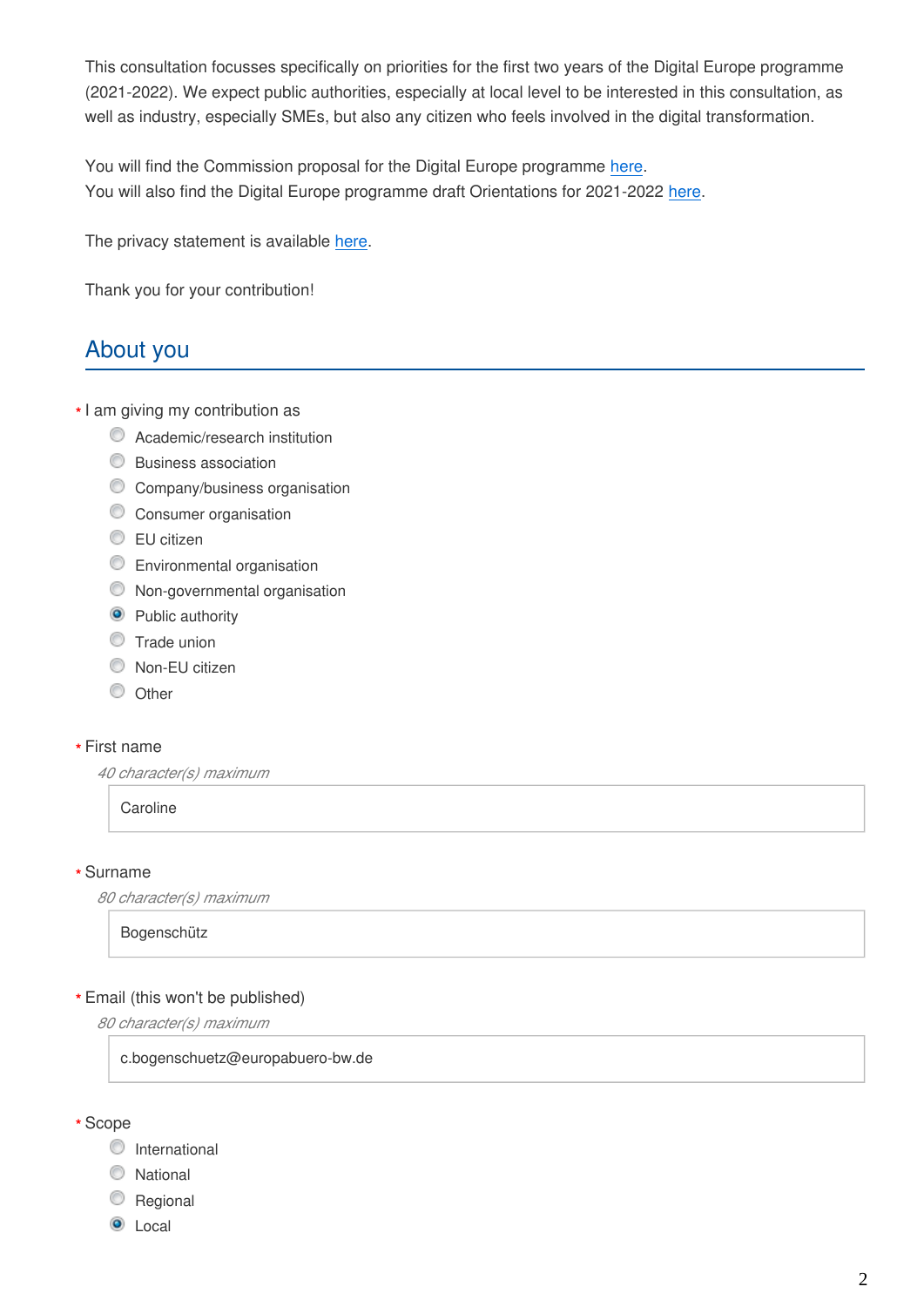#### Organisation name **\***

#### *255 character(s) maximum*

European Office of Local Authorities of Baden-Württemberg on behalf of Gemeindetag, Städtetag & Landkreistag Baden-Württemberg

- Organisation size **\***
	- $\bullet$  Micro (1 to 9 employees)
	- Small (10 to 49 employees)
	- Medium (50 to 249 employees)
	- Large (250 employees or more)

#### Country of origin **\***

Please add your contry of origin, or that of your organisation.

- C Austria
- **Belgium**
- **Bulgaria**
- Croatia
- Cyprus
- Czech Republic
- **O** Denmark
- C Estonia
- **C** Finland
- C France
- **G** Germany
- C Greece
- **Hungary**
- **O** Ireland
- $\circ$  Italy
- **C** Latvia
- **C** Lithuania
- **C** Luxembourg
- **Malta**
- **Netherlands**
- C Poland
- **Portugal**
- C Romania
- Slovak Republic
- C Slovenia
- Spain
- **Sweden**
- United Kingdom
- EEA country
- O Other

Transparency register number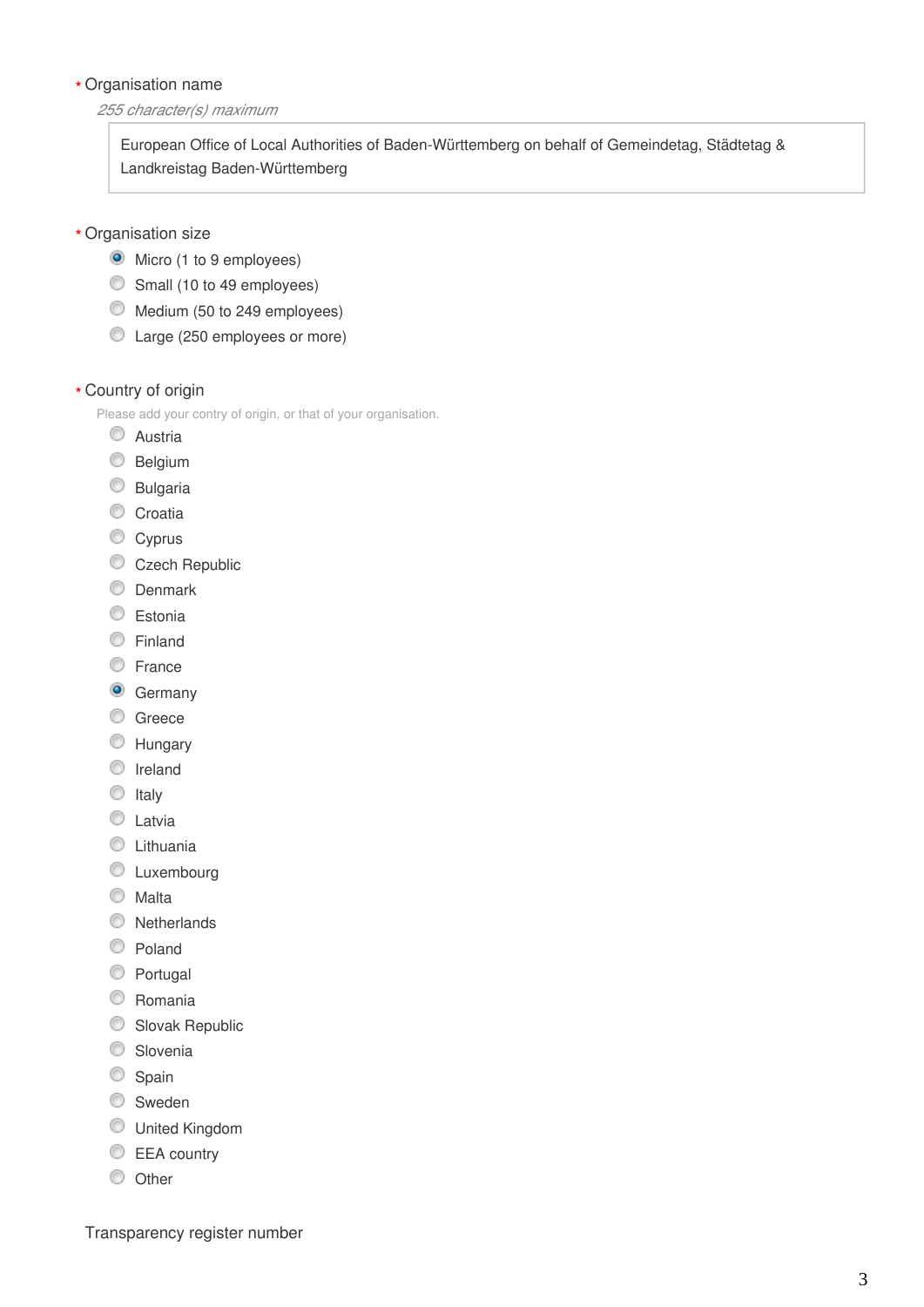*255 character(s) maximum*

Check if your organisation is on the transparency register. It's a voluntary database for organisations seeking to influence EU decisionmaking.

 $\blacksquare$  I agree to the processing of my personal data in accordance with the [privacy statement.](https://ec.europa.eu/newsroom/dae/document.cfm?doc_id=61533) (This is necessary to participate in the survey.)

#### Publication privacy settings **\***

#### **Anonymous**

Only your type of respondent, country of origin and contribution will be published. All other personal details (name, organisation name and size, transparency register number) will not be published.

#### **Public**

Your personal details (name, organisation name and size, transparency register number, country of origin) will be published with your contribution.

### High Performance Computing

The computing and data needs of European scientists and industry do not currently match the computation capabilities available in the EU. This situation may create problems related to privacy, data protection, commercial trade secrets or ownership of data. In addition, Europe consumes about 29% of HPC resources worldwide today, but the EU industry provides only ~5% of such resources.

Digital Europe's overarching strategic objective for High Performance Computing (HPC) is to develop, deploy and maintain in the EU an integrated world-class exascale and post–exascale supercomputing and data infrastructure, including the integration of quantum computing technologies, and to develop and support a highly competitive and innovative HPC ecosystem. This will drive innovation in the digital economy and help ensure the digital autonomy of Europe.

See pp. 7-8 of the [draft Orientations document.](https://ec.europa.eu/newsroom/dae/document.cfm?doc_id=61102)

The following main actions are foreseen for the first two years of the programme:

- Towards exascale supercomputing: involves acquiring and deploying new supercomputing capabilities, notably the precursors to exascale, several petascale EuroHPC supercomputers and one exascale EuroHPC supercomputer.
- Ensuring the widest access to HPC infrastructure: will include the definition of the conditions for European-wide access to HPC resources, the federation of national and European HPC and of data resources into a common platform and horizontal HPC-based services for industry, academia and public sector.
- Building capabilities: applications development and widening the use of HPC, by developing and supporting the ecosystem for user communities, networking HPC competence centres between participating states and through training and education activities.

Do you agree that the actions set out above identify the right priorities to addresses this strategically important sector?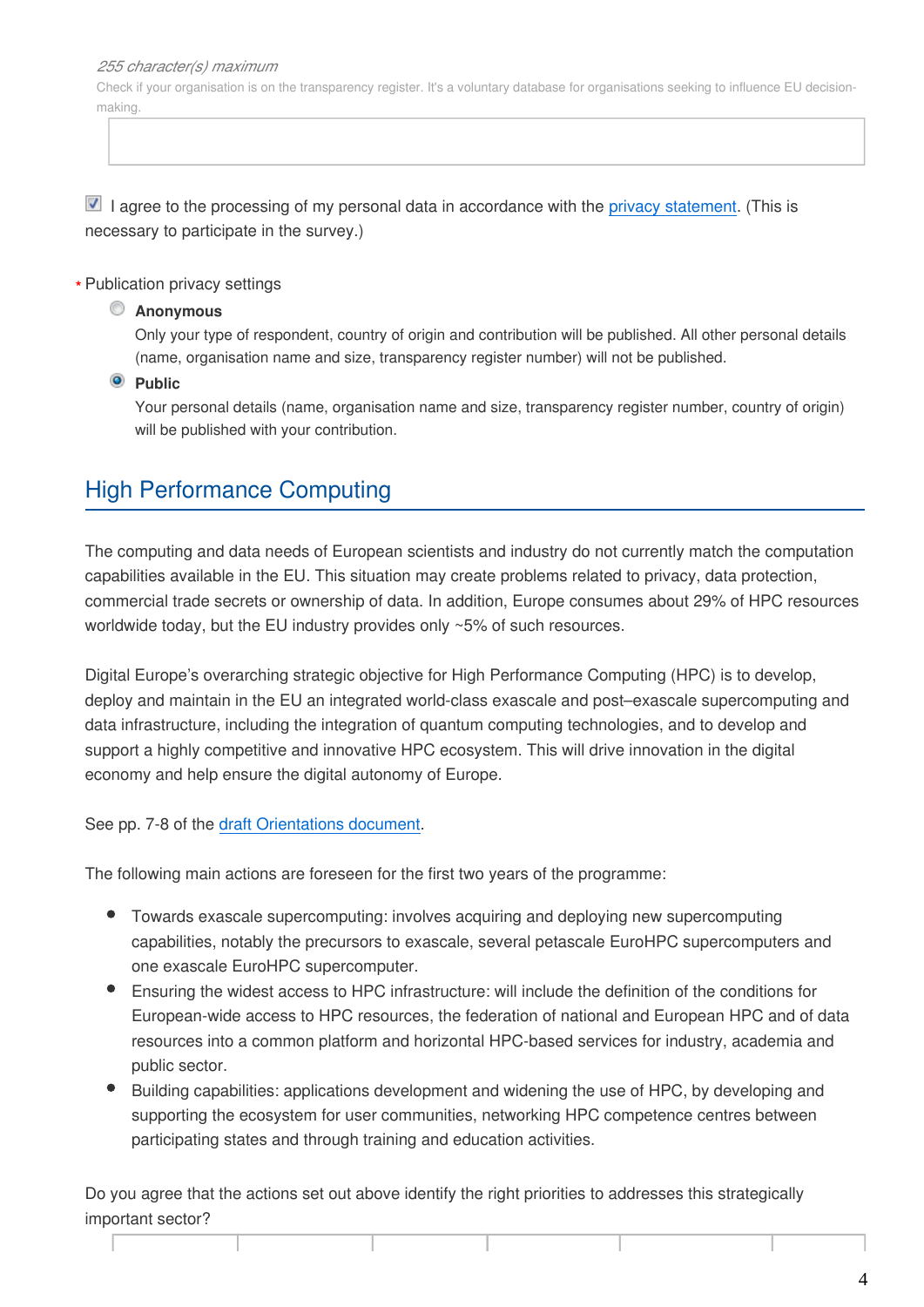|                      | Completely | Partially | Partially | Completely | No      |
|----------------------|------------|-----------|-----------|------------|---------|
|                      | agree      | agree     | disagree  | disagree   | opinion |
| * Please<br>evaluate |            |           |           |            | C       |

Do you agree that the EU should support Member States in improving the existing supercomputing capacities?

|                      | Completely | Partially | Partially | Completely | No      |
|----------------------|------------|-----------|-----------|------------|---------|
|                      | agree      | agree     | disagree  | disagree   | opinion |
| * Please<br>evaluate |            |           |           |            | c       |

Are you/is your organisation interested in investing in this area or otherwise directly involved? **\***

- Yes
- $\odot$  No

#### Why? **\***

- The return on investment is not clear/too long term
- $\Box$  Prefer investing in other priorities
- Do not have the competence
- **Too costly**
- **V** Other

# Artificial Intelligence

Artificial intelligence (AI) has become an area of strategic importance and a key driver of economic development. It can bring solutions to many societal challenges from treating diseases to minimising the environmental impact of farming. However, socio-economic, legal and ethical impacts have to be carefully addressed.

It is essential to join forces in the European Union to stay at the forefront of this technological revolution, to ensure competitiveness and to shape the conditions for its development and use (ensuring respect of European values).

The aim, in the Digital Europe programme is to build capacity in artificial intelligence (AI), in line with the Communication on Artificial Intelligence for Europe and the Coordinated Plan on Artificial Intelligence. To this end, it is foreseen that the first two years of the programme will focus on deploying an infrastructure which offers access to AI tools and components and data resources, as well as reference testing and experiment facilities in some prioritised application sectors.

See pp. 9-10 of the [draft Orientations document.](https://ec.europa.eu/newsroom/dae/document.cfm?doc_id=61102)

The proposed priorities for the first couple of years are the following: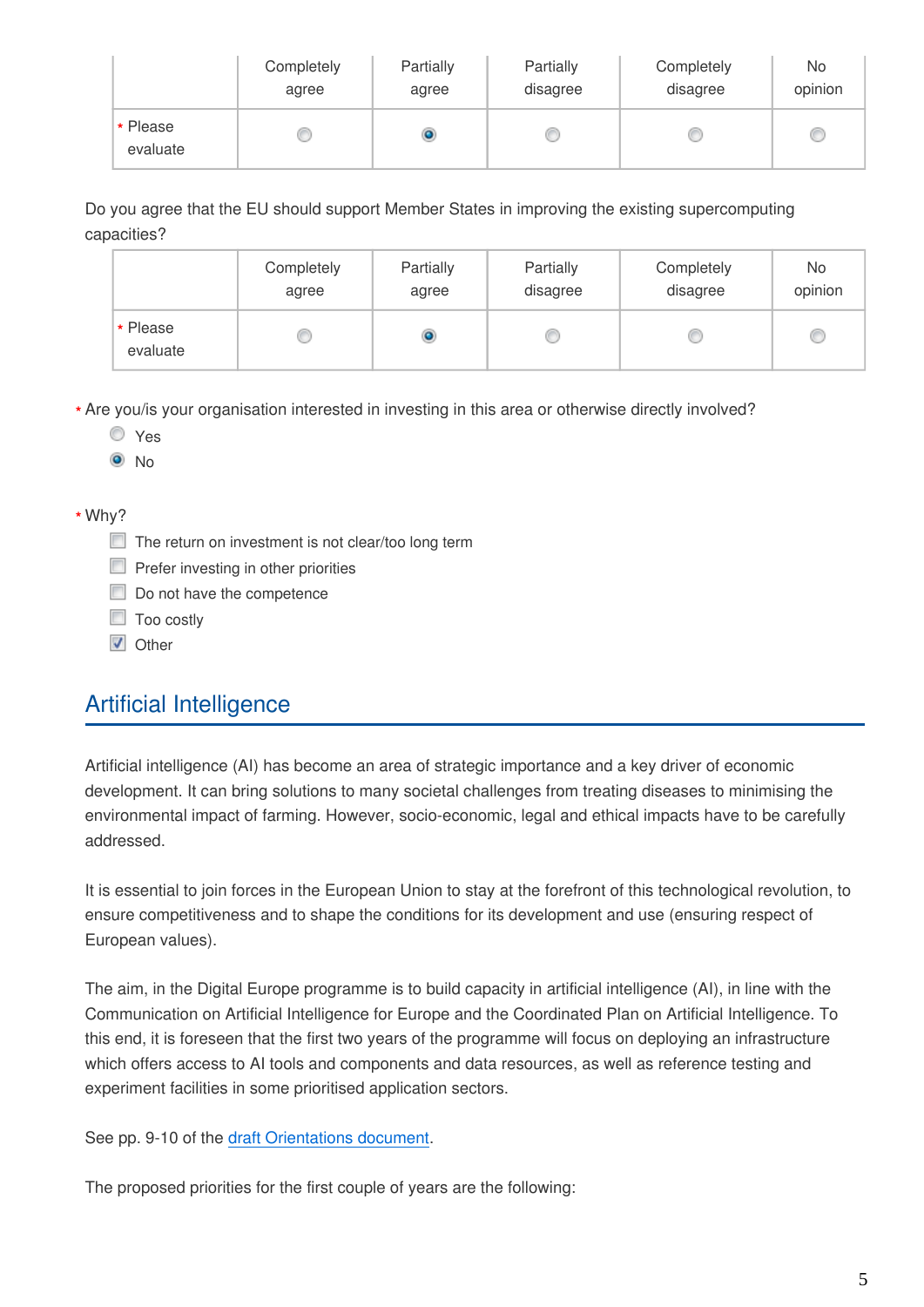- establishing EU-wide common data spaces providing access to data for AI, building on data from the public and the private sector. The aim is to support the emergence of European data spaces identified for industrial/societal priorities, including through trustworthy industrial and personal data platforms to exchange verified data, and to make a critical mass of high value public sector data sets accessible and fit for AI applications and use in concrete large-scale test cases. During the first two years the programme will focus on the creation of EU wide data spaces for health (including the pooling of medical images and human genome data), environmental, industrial and mobility data, where data are shared, pooled and used at European level.
- developing world-class large-scale reference Testing and Experimentation Facilities for AI hardware, software, components, systems and solutions, and underlying resources (data, computing, cloud), thus providing a highly-specialised resources to be shared at European level. The following sectors may be targeted: health, agri/food, environment, clean/renewable energy, manufacturing, smart cities and mobility (including autonomous driving, logistics, shipping, trains, etc.).
- scaling up the Common European AI platform, building on the existing AI-on-demand platform, to provide a single access point to high quality tested AI resources (including knowledge, computing power, tools and algorithms), and, where needed, bring such resources to industrial standard, and to provide corresponding support for its users to integrate AI into solutions, products and services.

Do you agree that the actions set out above identify the right priorities to addresses this strategically important sector?

|                      | Completely | Partially | Partially | Completely | No      |
|----------------------|------------|-----------|-----------|------------|---------|
|                      | agree      | agree     | disagree  | disagree   | opinion |
| * Please<br>evaluate |            |           |           |            | U       |

Do you agree that the EU should support Member States in improving the business case for investments in such a strategically important sector?

|                      | Completely | Partially | Partially | Completely | No      |
|----------------------|------------|-----------|-----------|------------|---------|
|                      | agree      | agree     | disagree  | disagree   | opinion |
| * Please<br>evaluate |            |           |           |            | C       |

Are you/is your organisation interested in investing in this area or otherwise directly involved? **\***

<sup>O</sup> Yes

No

In which sectors would the establishment of European common data spaces to access/pool data have the highest impact?

*at most 3 choice(s)*

 $\blacksquare$  Health and care

- Agri-food
- $\nabla$  Environment/climate
- $\Box$  Clean/renewable energy
- $\Box$  Industry/manufacturing
- $\triangledown$  Transport/mobility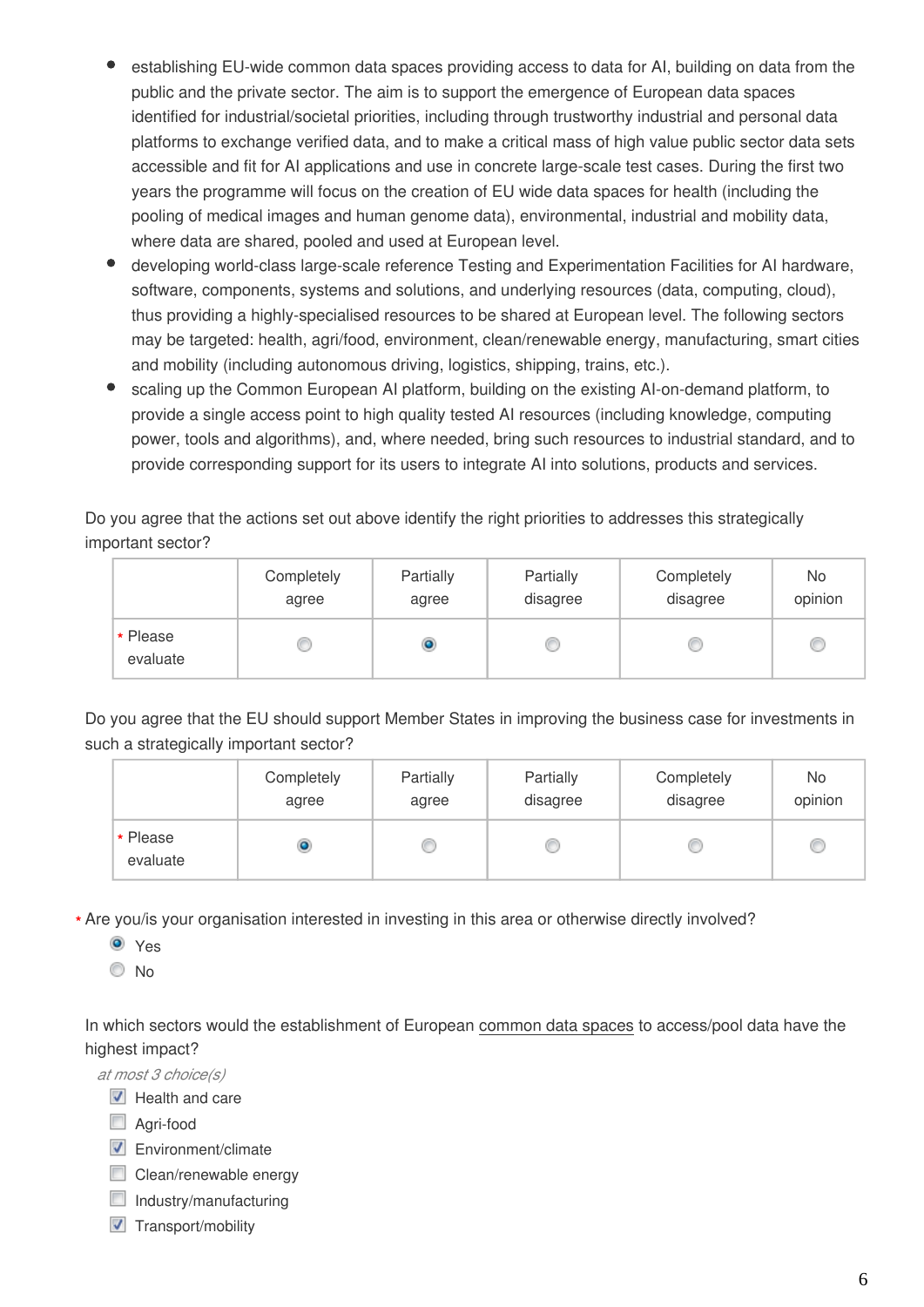In which application sector would world-class large-scale reference Testing and Experimentation Facilities have the highest impact?

*at most 3 choice(s)*

- $\Box$  Health and care
- Agri-food
- $\triangledown$  Environment/climate
- Clean/renewable energy
- $\Box$  Industry/manufacturing
- $\triangledown$  Transport/mobility
- $\Box$  Other (please specify)

Specifically concerning the Testing and Experimentation Facilities, in which sector would you/your organisation be interested to participate?

*at most 3 choice(s)*

- $\Box$  Health and care
- Agri-food
- $\nabla$  Environment/climate
- Clean/renewable energy
- $\Box$  Industry/manufacturing
- $\blacksquare$  Transport/mobility
- $\Box$  Other (please specify)

What would be your main interest in participating in the activities related to Testing and Experimentation Facilities?

- Using the facility to test your technology
- Exploiting the results for integration in your products, processes or services
- $\Box$  Providing/operating the facility
- $\Box$  Other (please specify)

What resources/services should the Common European AI platform offer to maximise the added value to its users (and optimise the use of AI resources "made in Europe")?

- Access to software tools or solutions offered by the platform
- Access to infrastructure and technical support for prototyping and testing
- Access to expertise (technical and other) to help assessing the added value if AI in your context
- $\sqrt{\phantom{a}}$  Access to data
- Offer a "market place" single access to all AI resources in Europe
- $\Box$  Other, please explain

What would be your offer to/ need from this platform?

- Using the platform to distribute the tools/solutions you have developed (does not have to be for free)
- $\blacksquare$  Using the tools made available via the platform
- $\nabla$  Using expertise offered by the platform
- Other, please explain
- None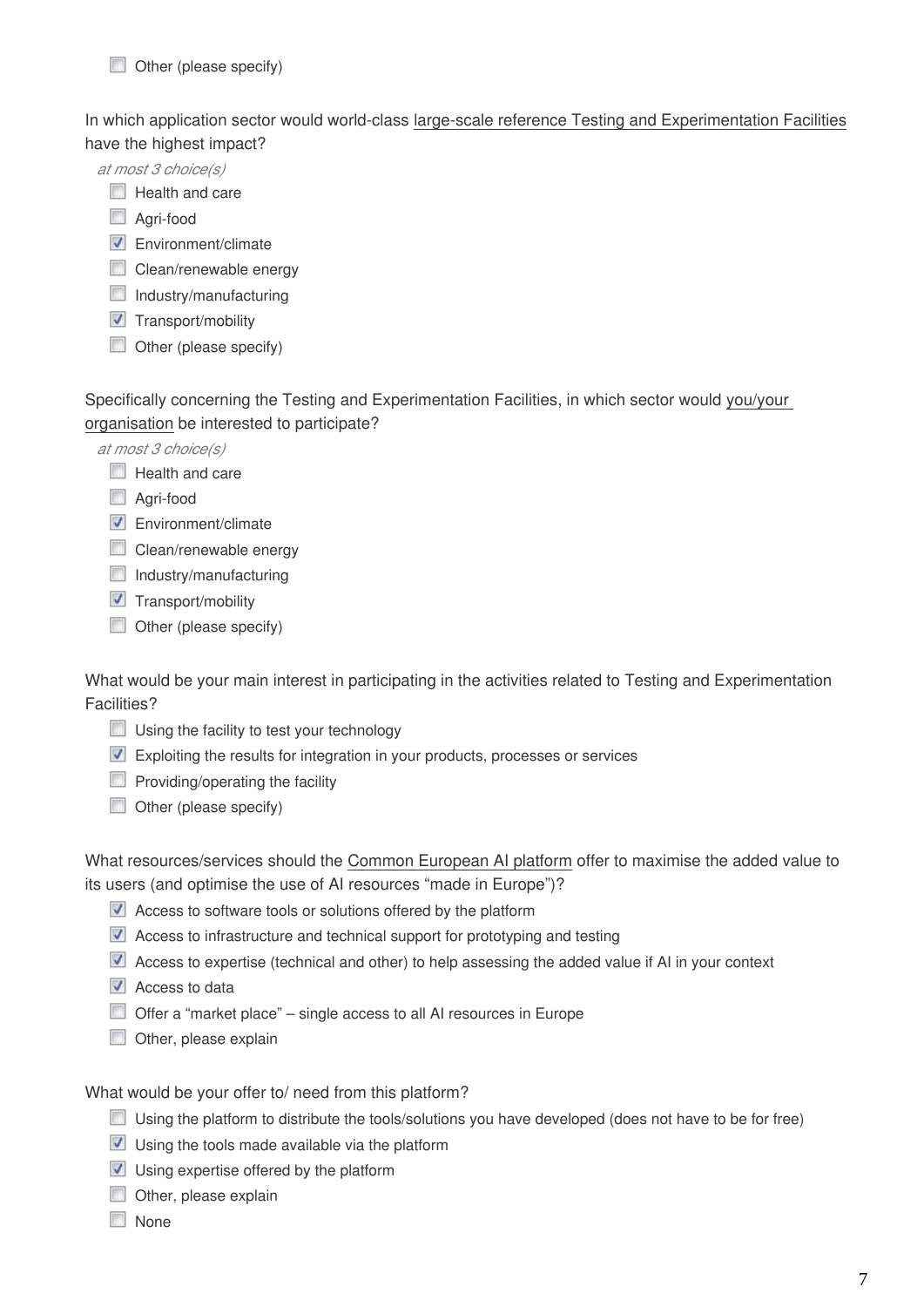# **Cybersecurity**

The digital era is creating numerous new opportunities for the economy and society. But, at the same time, it introduces new challenges. Cyber-incidents and cyber-attacks cause the loss of billions of euros every year. Cybersecurity, trust and privacy are the foundations of a prosperous European Digital Single Market.

The European Union works on a number of fronts to promote cyber resilience across the European Union. Establishing a Network of Cybersecurity National Centres with a new European Cybersecurity Industrial, Technology and Research Competence Centre lies at the heart of this process.

Actions in the Digital Europe programme addressing cybersecurity aim to reinforce European strategic autonomy in this area by strengthening the cyber resilience of essential services in the Digital Single Market and by creating a strong, innovative and autonomous European industry.

See pp. 11-12 of the [draft Orientations document.](https://ec.europa.eu/newsroom/dae/document.cfm?doc_id=61102)

The proposed priorities in the first two years will focus on:

- Quantum Communication Infrastructure: starting the large-scale deployment for an infrastructure which will offer high security in critical communications.
- Certification: contributing to the implementation of the regulation ["EU Cybersecurity Act](https://eur-lex.europa.eu/eli/reg/2019/881/oj)", notably by supporting enabling infrastructure for security certification, the adoption of those certification schemes [\(focusing first on 5G infrastructures](https://www.droit-technologie.org/wp-content/uploads/2019/03/reco.pdf)) and through awareness-raising activities.
- Cyber Threat Information Network: deploying through key cyber ranges, with Member States and industry, the European cyber threat information network needed at national and at industrial levels, by the creation of federated interconnected data repositories (e.g. vulnerabilities, intelligence); by supporting testbeds where ICT equipment and services will be assessed; by providing AI tools (e.g. for data analytics, for augmenting self-healing), by supporting trainings and skill development.
- Continuation of the support for the implementation of NIS directive through capacity building and the enhancement of cross-border cooperation on cybersecurity at technical, operational and strategic levels among Member State bodies and among industry stakeholders, including Information Sharing and Analysis Centres (ISACs).
- Cybersecurity Competence Centre Network (CCCN): deploying the [competence centre network](https://ec.europa.eu/commission/sites/beta-political/files/soteu2018-cybersecurity-centres-regulation-630_en.pdf) with Member States.
- Market uptake of innovative solutions: widening the deployment of cybersecurity tools and strengthening EU industrial capacity in cybersecurity, inter alia by supporting faster validation and take-up of new research/innovations, and supporting EU supply chain providers from critical sectors.

Cybersecurity both underpins the security of AI tools and high performance computing infrastructures supported under other parts of the programme, and relies on them for the development of its own solutions (e.g. by testing against attacks run on high performance computing machines). A key activity will also be the creation in coordination with activities under the advanced digital skills pillar of the programme, of the specific skill sets needed by professionals.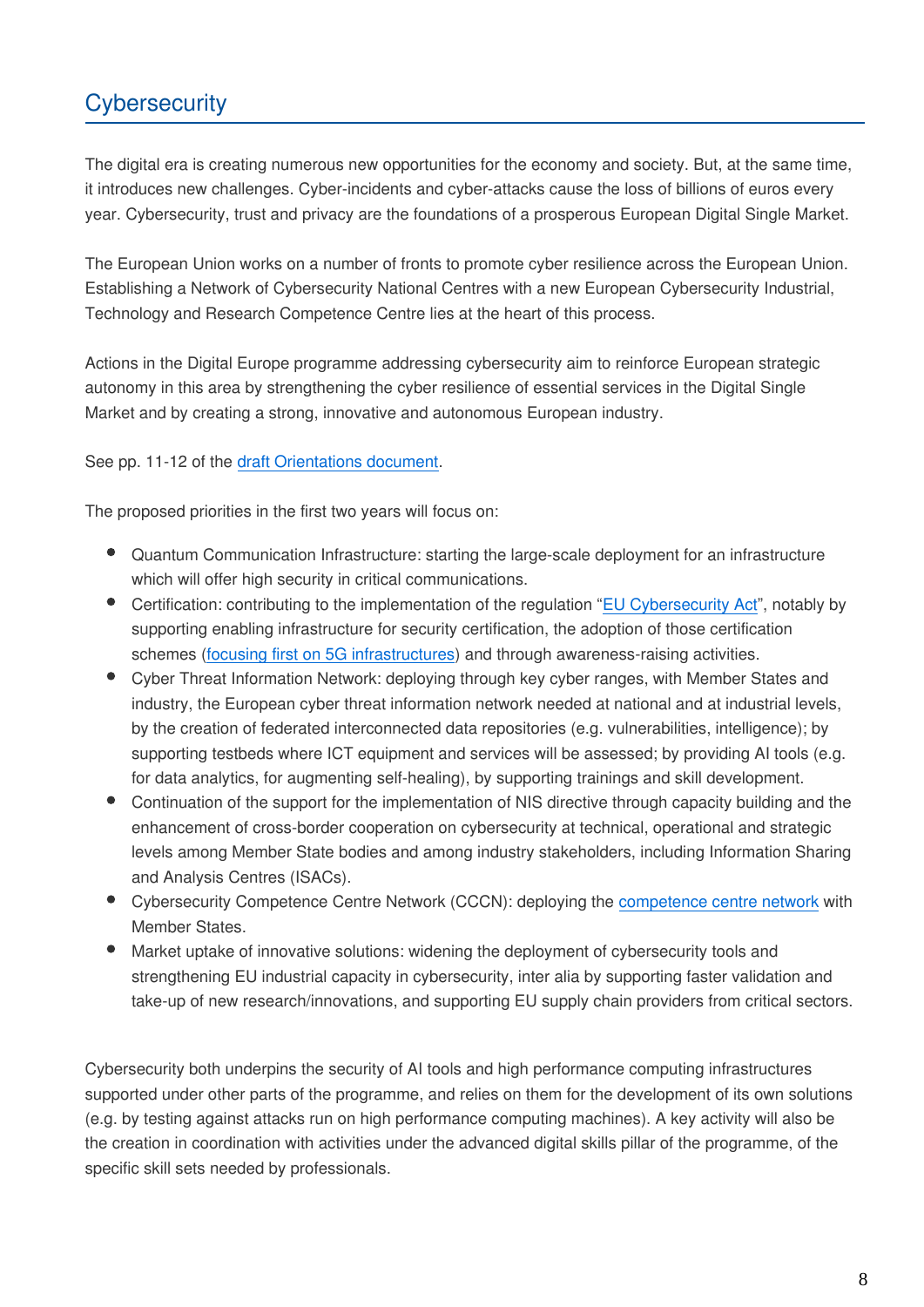Do you agree that the actions set out above identify the right priorities to address this strategically important sector?

|                      | Completely | Partially | Partially | Completely | No      |
|----------------------|------------|-----------|-----------|------------|---------|
|                      | agree      | agree     | disagree  | disagree   | opinion |
| * Please<br>evaluate |            | ۱         |           |            | C       |

Do you agree that the EU should support Member States in improving the business case for investments in such digital infrastructure deployments?

|                      | Completely | Partially | Partially | Completely | No      |
|----------------------|------------|-----------|-----------|------------|---------|
|                      | agree      | agree     | disagree  | disagree   | opinion |
| * Please<br>evaluate |            |           |           |            | C       |

Are you/is your organisation interested in investing in this area or otherwise directly involved? **\***

**O** Yes

O No

Which of the proposed areas of intervention would be of interest to you/your organisation?

- Quantum computing infrastructure
- Certification
- **V** Cyber threat information network
- $\blacksquare$  Implementation of the NIS Directive
- **Market uptake**
- $\Box$  Other, please explain

### **Advanced Digital Skills**

Gains from investment in the new capacities will not materialise if there are not enough people able to use and deploy them. Currently, the EU is facing a systemic digital skills gap, in particular when it comes to the most specialised digital skills. As highlighted in the mid-term review on the implementation of the Digital Single Market Strategy, over the past 10 years, employment of ICT specialists in the EU has grown by around 2 million, but 53% of companies looking to take on new ICT staff struggled to do so in 2018 (Source: Eurostat). In addition, the offer of specialised education in digital technologies seems to be concentrated only in some geographical areas and sometimes not reflecting the latest technological developments ([JRC 2019](https://publications.europa.eu/en/publication-detail/-/publication/5804d5e5-4b8b-11e9-a8ed-01aa75ed71a1/language-en/format-PDF/source-96616385)).

Actions under this objective aim at addressing the shortages of digital experts in the EU in particular in the fields of artificial intelligence, high performance computing and cybersecurity.

See pp. 12-14 of the [draft Orientations document.](https://ec.europa.eu/newsroom/dae/document.cfm?doc_id=61102)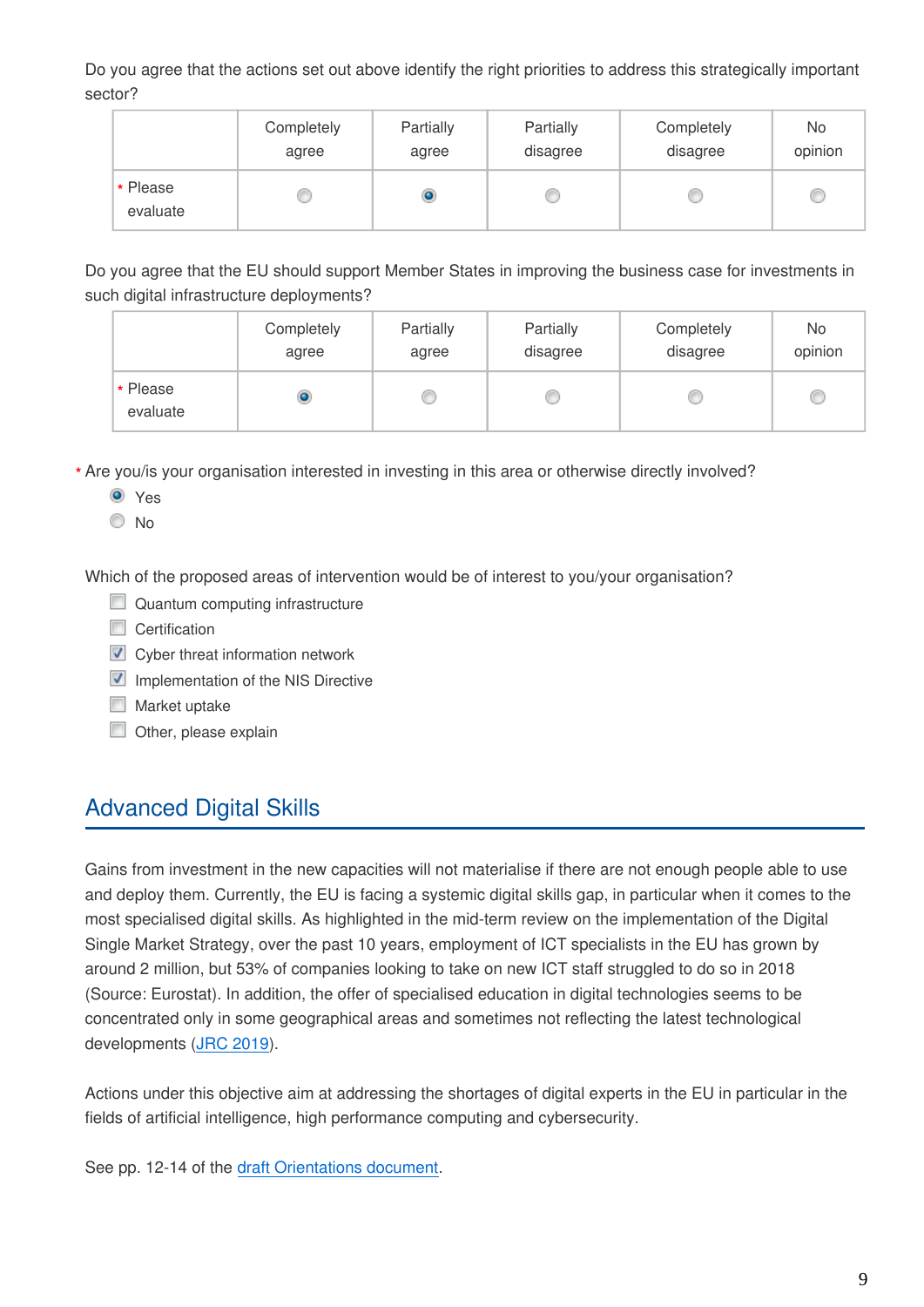It is proposed that the programme will, in the first two years, focus on (1) setting up highly specialised Masters programmes or modules, as well as the reinforcing existing ones through the establishment of consortia of higher education institutions working alongside excellence centres and industry participants; (2) the design and delivery of short-term training courses in the advanced technologies for both people already in employment and those unemployed and (3) the provision of job placements in companies or research centres, in particular to students and graduates, to acquire the necessary advanced digital skills needed for the deployment of the above advanced technologies.

Do you agree that the EU should support Member States in improving the advanced digital skills necessary to operate the up-to-date digital infrastructures?

|                      | Completely | Partially | Partially | Completely | No      |
|----------------------|------------|-----------|-----------|------------|---------|
|                      | agree      | agree     | disagree  | disagree   | opinion |
| * Please<br>evaluate |            |           |           |            | C       |

Are you/is your organisation interested in investing in this area or otherwise directly involved? **\***

- Yes
- © No

Does your organisation provide specialised training courses in artificial intelligence, high-performance computing, cybersecurity or blockchain?

- **O** Yes
- © No

If yes, are these courses organised in cooperation with:

- Other training providers
- $\triangledown$  Relevant research centres
- $\Box$  Private companies making use of these technologies
- **Other**

How many people attend the training activities on average per year?

- Less than 50
- Between 50 and 100
- Between 100 and 500
- $\bullet$  More than 500
- $\circ$  It is a new activity

Is your organization making use of any testing facility for training purposes?

- Yes
- $\odot$  No

What is the duration of the course?

- $\circledcirc$  More than 1 year
- Exactly 1 year
- **Between 6 months and 1 year**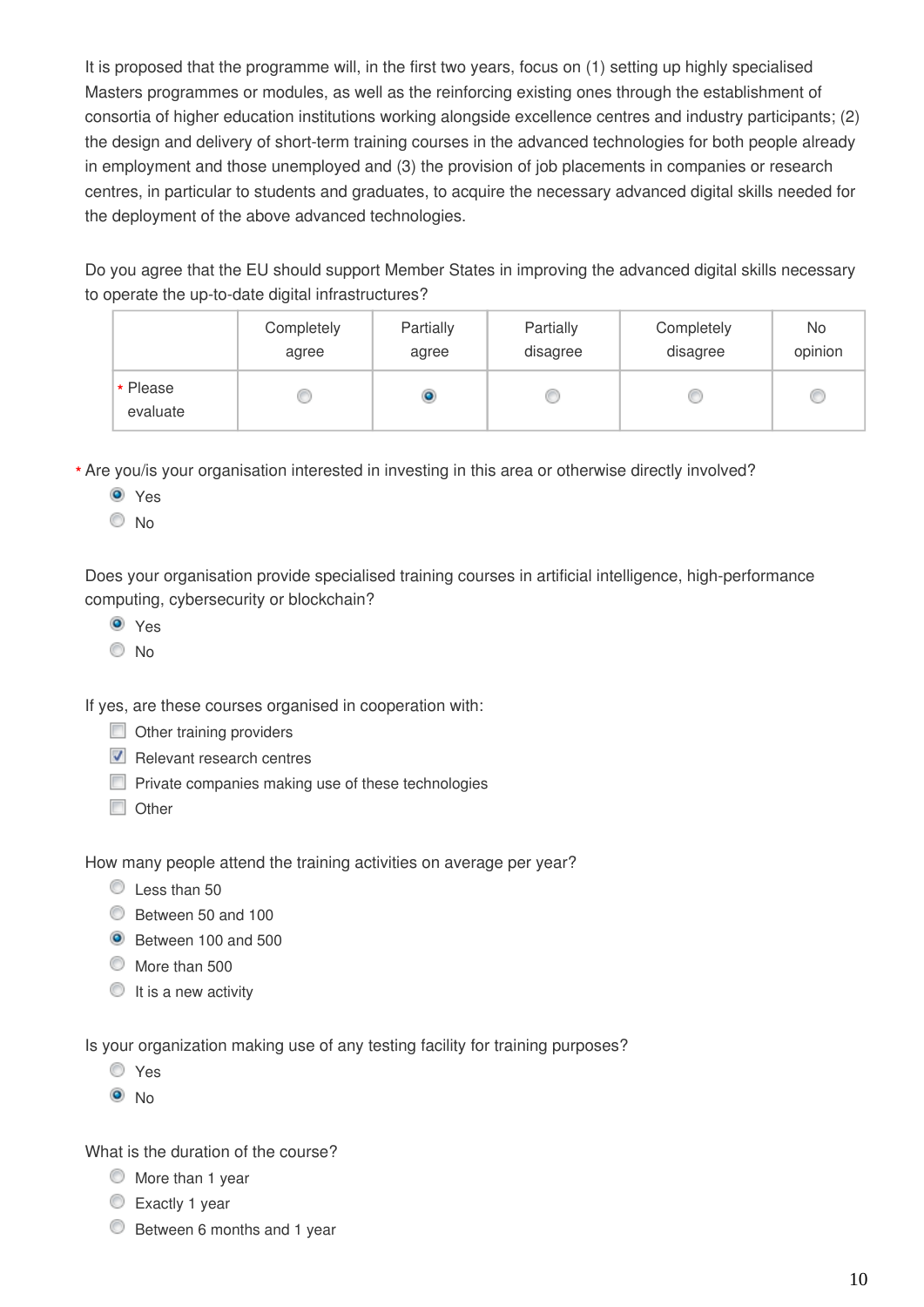#### At the end of the course

- A degree is delivered
- A certification of attendance is delivered as it is a non-degree awarding course
- Neither a degree nor a certificate of attendance is delivered

# Digital Innovation Hubs

For Europe to remain competitive internationally, its companies and public administrations must be able to benefit from digital opportunities. This will lead to higher value products and smarter processes. The digital revolution brings opportunities for many actors, but many of them still find it difficult to know in which technologies to invest and how to secure financing for their digital transformation. The hubs funded under the Digital Europe Programme, the *European Digital Innovation Hubs* (DIH), can help ensure that every company and public administration, small or large, high-tech or not, can grasp the digital opportunities.

DIHs offer access to technology-testing, financing advice, market intelligence and networking opportunities. The Digital Europe programme will co-invest, together with Member States, in capacity building for a select number of DIHs to help the digital transformation of SMEs and public sector organisations on a large scale. While Member States' investments in DIHs – supported through national, regional or European Regional Development Funds - would focus on local activities of a hub, the Digital Europe Programme would focus on trans-national activities of European added value. EU funding would allow for example to enhance their capacity to serve more than one country and to export a DIH's excellence and to ensure that the capacities that have been build up for HPC, AI, cybersecurity, advanced digital skills are being diffused across the whole economy everywhere in Europe.

See pp. 14-16 of the [draft Orientations document.](https://ec.europa.eu/newsroom/dae/document.cfm?doc_id=61102)

It is proposed that over the first two years the programme will setup an initial network of European DIHs and the early stages of the network's expansion. Beyond the geographical coverage (at least one European DIH per Member State from the start, aiming ultimately at one hub per NUTS2 region in subsequent years), the ambition is to support the highest quality hubs. Each DIH will have a specialisation, which can be build up over time, and which should ensure the future strengths of the region's industry and public sector, e.g. precision agriculture, smart manufacturing, smart government, … by combining AI, HPC or cybersecurity and promising application areas, e.g. in smart specialisation priorities. Some of these hubs may focus at health and care, smart and sustainable cities and communities, agrifood or blockchain. The Digital Europe programme will also support the networking of the European Digital Innovation Hubs amongst themselves to transfer expertise between regions and to be able to provide expertise not locally available.

Do you agree that it is strategically important to have a well-connected network of regional hubs to support SMEs and local administrations in their digital transition?

|                      | Completely | Partially | Partially | Completely | No      |
|----------------------|------------|-----------|-----------|------------|---------|
|                      | agree      | agree     | disagree  | disagree   | opinion |
| * Please<br>evaluate |            |           |           |            | C       |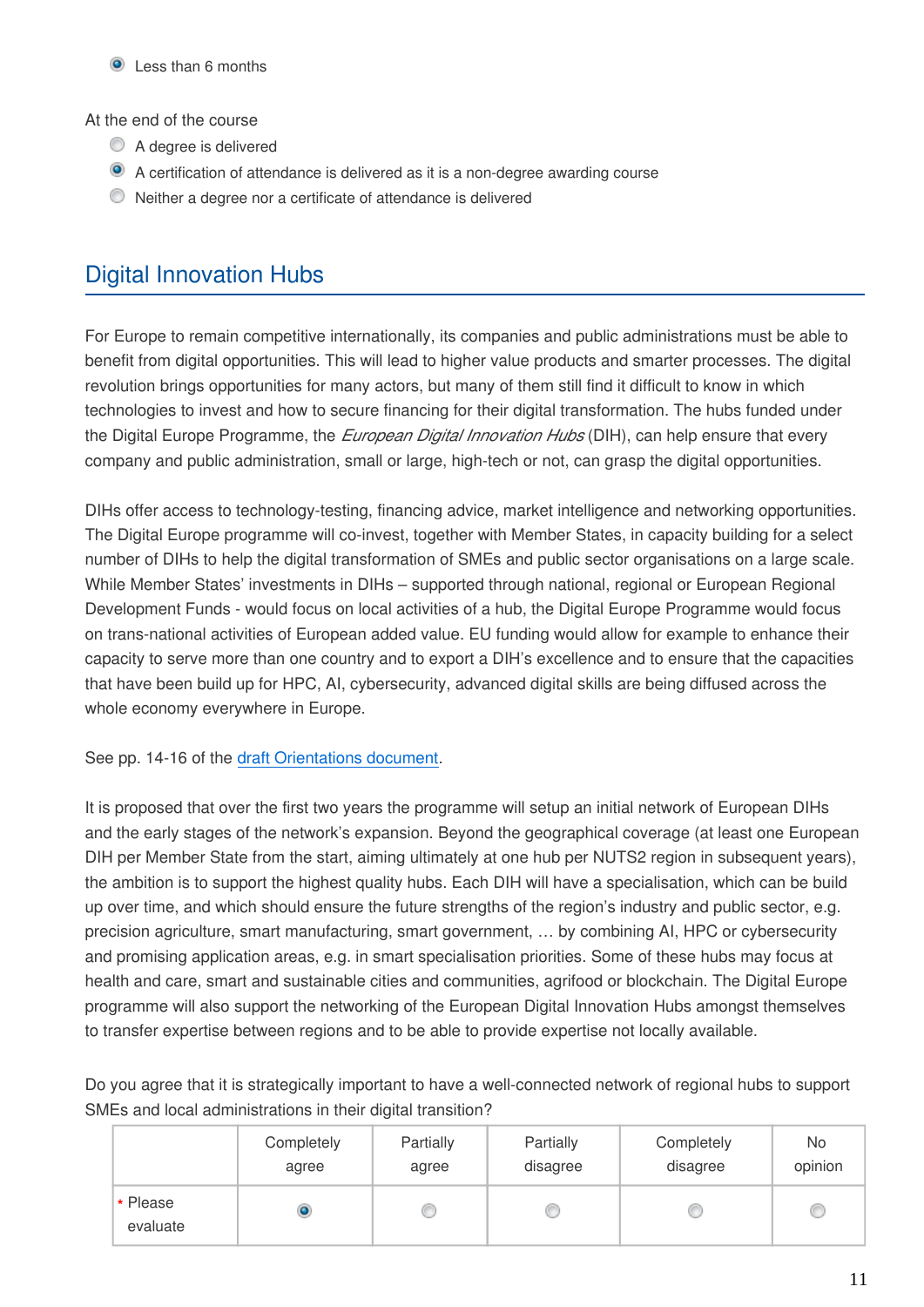Do you agree that the EU should support Digital Innovation Hubs to help SMEs and local administrations in their digital transition?

|                      | Completely | Partially | Partially | Completely | No      |
|----------------------|------------|-----------|-----------|------------|---------|
|                      | agree      | agree     | disagree  | disagree   | opinion |
| * Please<br>evaluate |            |           |           |            | C       |

Are you/is your organisation interested in investing in this area or otherwise directly involved? **\***

**O** Yes

 $\odot$  No

What aspects of the DIH capacity need to be supported the most and how should the programme address these?

We primarily need local Digital Hubs that can focus on every region's / city's distinctive competences. In Germany there already are existing Hubs – as in other member states as well. These hubs should be promoted and their output has to be evaluated.

How should the programme incentivise collaboration between DIHs in order to strengthen the European network of DIHs?

We suggest a small area information network consisting of one or two representatives of every regional DIH. Furthermore, we suggest creating a supranational network of DIH to coordinate the work and promote the exchange of information. It shouldn't get bigger than 80-100 people.

### **Areas and sectors for high impact deployments**

Europe needs to provide a simpler and faster way to deliver public services no matter where people are travelling or living in the EU. This involves employing digital solutions, notably in areas where there is a clear European benefit in scale and cross border access.

The proposal for the first two years will focus on projects with high transformative impact in key areas of public interest. Building on investment made in digital service infrastructures under the current CEF Telecom programme and interoperable solutions under ISA² programme, Digital Europe aims to rapidly scale up pan-European investments in interoperable and interconnected digital services, ensuring that the benefits of new technologies are taken up in key services of public interest across the EU economy.

### High impact deployments

See pp. 16-28 of the [draft Orientations document.](https://ec.europa.eu/newsroom/dae/document.cfm?doc_id=61102)

**Digital for a clean planet**: actions aim at 'greening' the ICT sector, namely by improving the energy efficiency as well as reparability, lifespan and recycling (circularity) of ICT products and services in order to minimize the unwanted side effects of digitalisation and to contribute positively overall to environmental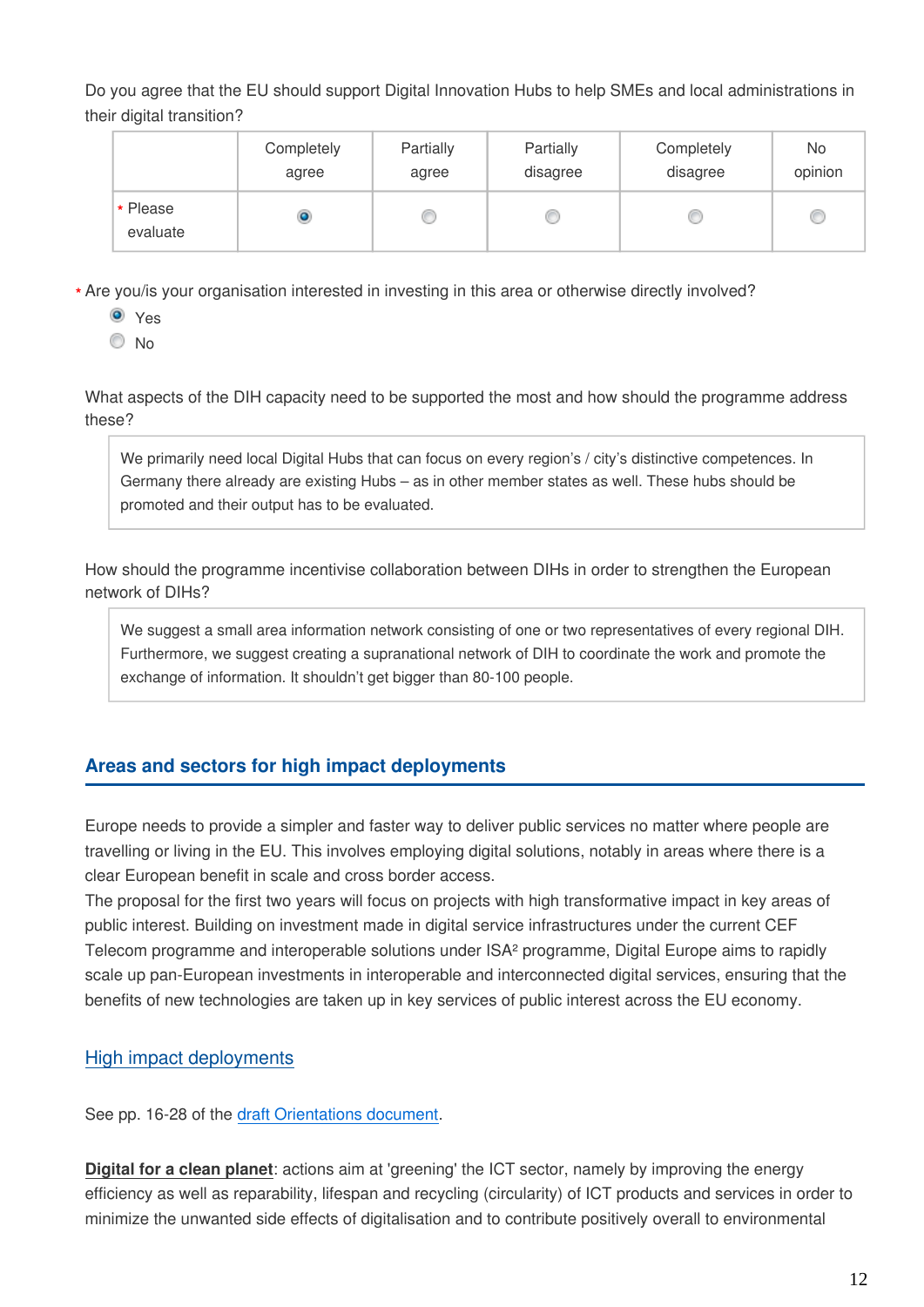goals, in particular to climate and circular economy. They will focus on common and open environment data spaces, on industrial pilots to test full reverse-flow industrial systems, from the finished products to modules, components and raw materials in the area of ICT goods and on building trust and innovation for/in green digital products and services (including standards and applications).

How important do you consider EU support for digital technologies and their use to have a clean planet?

|                      | Very<br>important | Important | Moderately<br>important | Not very<br>important | Not at all<br>important | <b>No</b><br>opinion |
|----------------------|-------------------|-----------|-------------------------|-----------------------|-------------------------|----------------------|
| * Please<br>evaluate | $\bullet$         |           |                         |                       |                         |                      |

**Clean, sustainable and smart communities and mobility**: actions aim at large scale deployment of open, interoperable and trustworthy cross-sectorial urban digital platforms & AI driven services and crossborder Mobility as a Service; support actions to innovative SMEs and start-ups; and development of new business models and shared practices including political engagement and user acceptance.

How important do you consider EU support for clean, sustainable and smart communities and mobility?

|                      | Very<br>important | Important | Moderately<br>important | Not very<br>important | Not at all<br>important | No<br>opinion |
|----------------------|-------------------|-----------|-------------------------|-----------------------|-------------------------|---------------|
| * Please<br>evaluate | $\bullet$         |           |                         |                       |                         |               |

**Digital transformation of agri-food**: actions aims at accelerating the deployment of digital solutions in the agri-food sector and will focus on setting up large-scale reference experimentation and testing facilities, allowing technology providers to test their technologies in real environments, and networking agri-food digital innovation hubs building on the existing related hubs.

How important do you consider EU support for the digital transformation of the agri-food?

|                      | Very<br>important | Important | Moderately<br>important | Not very<br>important | Not at all<br>important | No<br>opinion |
|----------------------|-------------------|-----------|-------------------------|-----------------------|-------------------------|---------------|
| * Please<br>evaluate |                   |           |                         |                       |                         | Œ             |

**Digital transformation for better and sustainable health and care**: actions aim to improve the efficiency and quality of health and care systems by accelerating and scaling-up the integration of new digital solutions. A key goal is the development of a European health data space. It builds on existing actions for cross-border interoperability of electronic health records and other relevant datasets, through setting up the infrastructure, fostering consensus on common standards, and building on initiatives in Member States and regions. It also entails fostering a European approach to accessing health data sets, setting up testing and experimentation platforms and training of health and care professionals that will enable the development, testing and deployment of innovative data-driven tools and services based on technologies like AI and data analytics, taking advantage of advanced computing and of federated cloud services for faster data processing.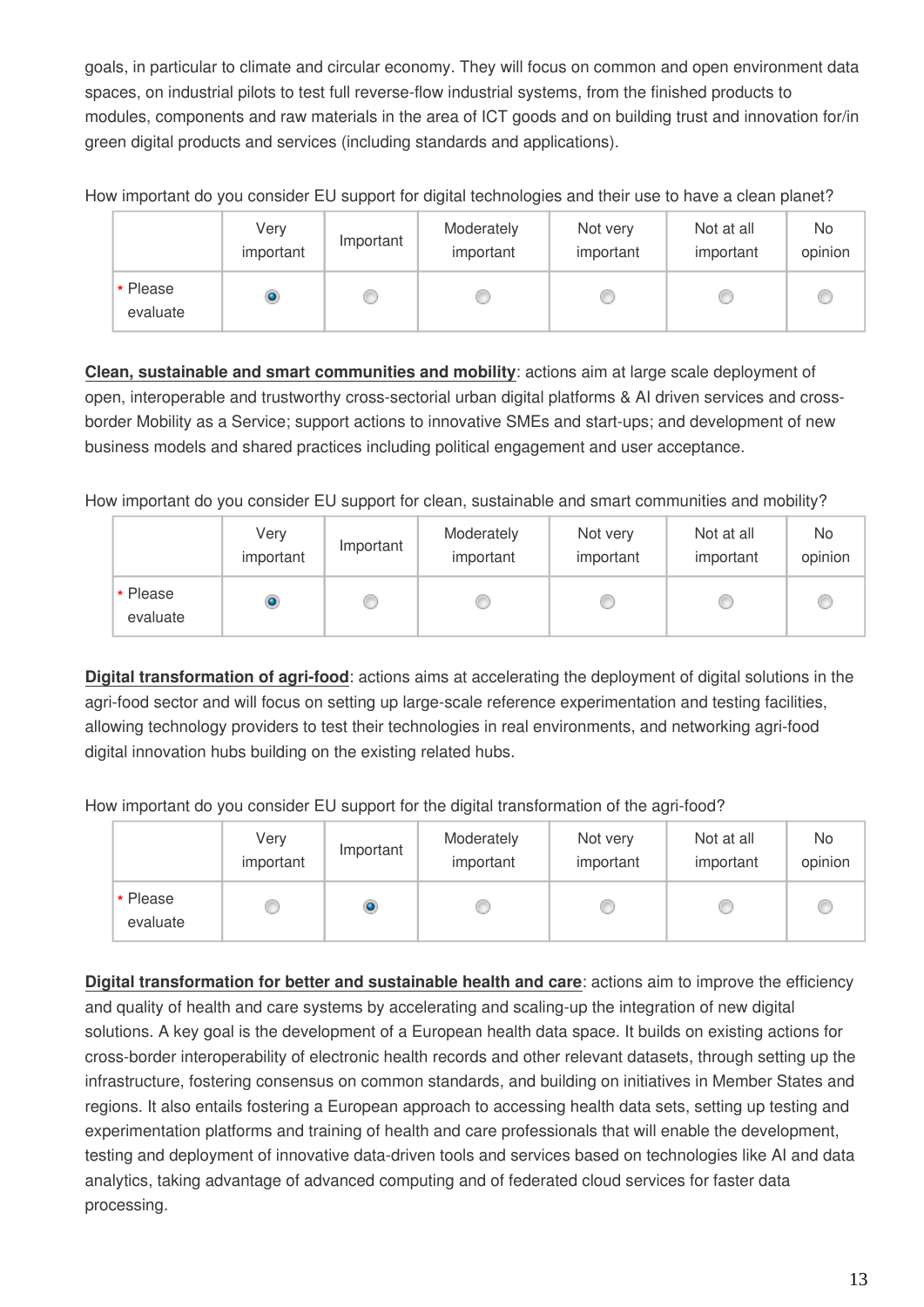How important do you consider EU support for the digital transformation of health and care?

|                      | Very<br>important | Important | Moderately<br>important | Not very<br>important | Not at all<br>important | No<br>opinion |
|----------------------|-------------------|-----------|-------------------------|-----------------------|-------------------------|---------------|
| * Please<br>evaluate |                   |           |                         |                       |                         |               |

**Citizen-centric digital public services**: the programme will support European public administrations by:

- providing a Digital Transformation Platform Ecosystem to support the interoperability of data and services across borders and across domains;
- developing the technical specifications and supporting the infrastructures to realise the once-only principle across borders;
- $\bullet$ providing an interoperability incubator infrastructure to support innovative GovTech services

The proposed ecosystem will build on the the [Connecting Europe Facility \(CEF\) Building Blocks,](https://ec.europa.eu/cefdigital/wiki/display/CEFDIGITAL/Building+Blocks) ISA<sup>2</sup> and the [European Open Data Portal.](https://data.europa.eu/euodp/en/home)

How important do you consider EU support for the digital transformation of public services, in particular for their cross-border interoperability and for the realisation of the once-only principle?

|                      | Very<br>important | Important | Moderately<br>important | Not very<br>important | Not at all<br>important | <b>No</b><br>opinion |
|----------------------|-------------------|-----------|-------------------------|-----------------------|-------------------------|----------------------|
| * Please<br>evaluate |                   |           |                         |                       |                         |                      |

**Justice**: the programme will provide support to continue to operate, maintain and expand the already established digital service infrastructures: the Online Dispute Resolution system, the Business Registers Interconnection Systems, and the [eJustice portal](https://e-justice.europa.eu/home.do?action=home&plang=en). In addition, innovative solutions in the field of justice will be piloted in the framework of the interoperability incubator. Applications in the justice field may also serve as use cases for innovative technologies, such as AI and blockchain.

How important do you consider EU support for the digitalisation of justice related activities?

|                      | Very<br>important | Important | Moderately<br>important | Not very<br>important | Not at all<br>important | No<br>opinion |
|----------------------|-------------------|-----------|-------------------------|-----------------------|-------------------------|---------------|
| * Please<br>evaluate |                   |           |                         |                       |                         |               |

**Security**: the programme will provide support to the deployment of digital tools for use by competent authorities in charge of public order and security (law enforcement, border and coast guards, customs, first responders). In particular, it will support the use of AI for the analysis of large amount of data for law enforcement purposes and on the creation of data spaces for training and testing. Given the sensitivity of the security domain and the need to ensure the societal acceptance of the final tools, potential ethical and legal implications will be adequately addressed.

How important do you consider EU support for the digitalisation of Security related activities?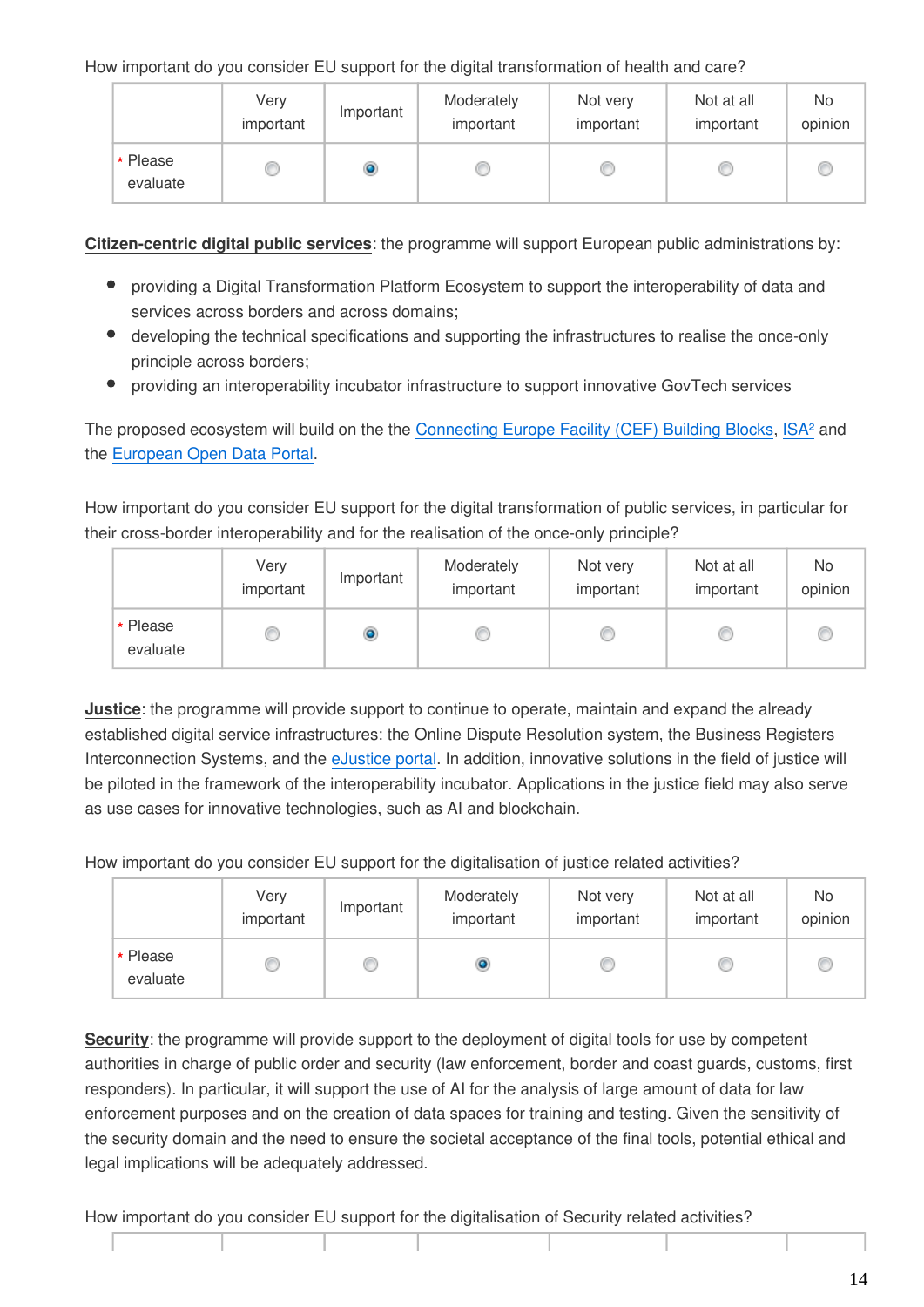|                      | Very<br>important | Important | Moderately<br>important | Not very<br>important | Not at all<br>important | No<br>opinion |
|----------------------|-------------------|-----------|-------------------------|-----------------------|-------------------------|---------------|
| * Please<br>evaluate | ۱                 |           |                         |                       |                         | Œ             |

**Digital cultural heritage** : actions aim at supporting the i) advanced digitisation of cultural assets in adopting, making use of innovative use of digital technologies in the cultural heritage domain but also in helping them to upskill. The cultural heritage sector requires very specific skills in terms of technique of digitisation, as each object is unique and widely vary in size, scope and material ; and ii) the [Europeana i](https://www.europeana.eu)niti ative to act as a catalyst and innovator for cultural heritage institutions, supporting EU Member States to address challenges faced in the digital transformation of access to culture. Europeana will also act as a showcase for leveraging digital opportunities to maximise the impact of cultural heritage institutions' activities and outreach.

How important do you consider EU support for the digital transformation of cultural heritage institutions?

|                      | Very<br>important | Important | Moderately<br>important | Not very<br>important | Not at all<br>important | No<br>opinion |
|----------------------|-------------------|-----------|-------------------------|-----------------------|-------------------------|---------------|
| * Please<br>evaluate |                   |           |                         |                       |                         |               |

**Blockchain**: activities will focus on the further development and deployment of the European Blockchain Services Infrastructure (EBSI) in cooperation with countries which are member of the European Blockchain Partnership. EBSI concerns both the applications (use cases) and the infrastructure underpinning them. EBSI should address mainly cross border public services in first steps, but it should also support services concerning public and private organisations (such as new identification services based on blockchain, Know your Customer – KYC, etc).

How important do you consider EU support for the deployment and uptake of blockchain?

|                      | Very<br>important | Important | Moderately<br>important | Not very<br>important | Not at all<br>important | No<br>opinion |
|----------------------|-------------------|-----------|-------------------------|-----------------------|-------------------------|---------------|
| * Please<br>evaluate |                   | ۱         |                         |                       |                         |               |

**Cloud federation as a Service**: actions aim at deploying a federation of pan-European Cloud Services including data storage and data optimisation services - to be seamlessly used by public administrations and small and medium companies across the whole EU to ultimately enable a swift provision of European services of general interest of both public and economic nature.

How important do you consider EU support for the deployment of a federation of pan-European Cloud Services?

|                      | Very<br>important | Important | Moderately<br>important | Not very<br>important | Not at all<br>important | No<br>opinion |
|----------------------|-------------------|-----------|-------------------------|-----------------------|-------------------------|---------------|
| * Please<br>evaluate | $\bullet$         |           |                         |                       |                         |               |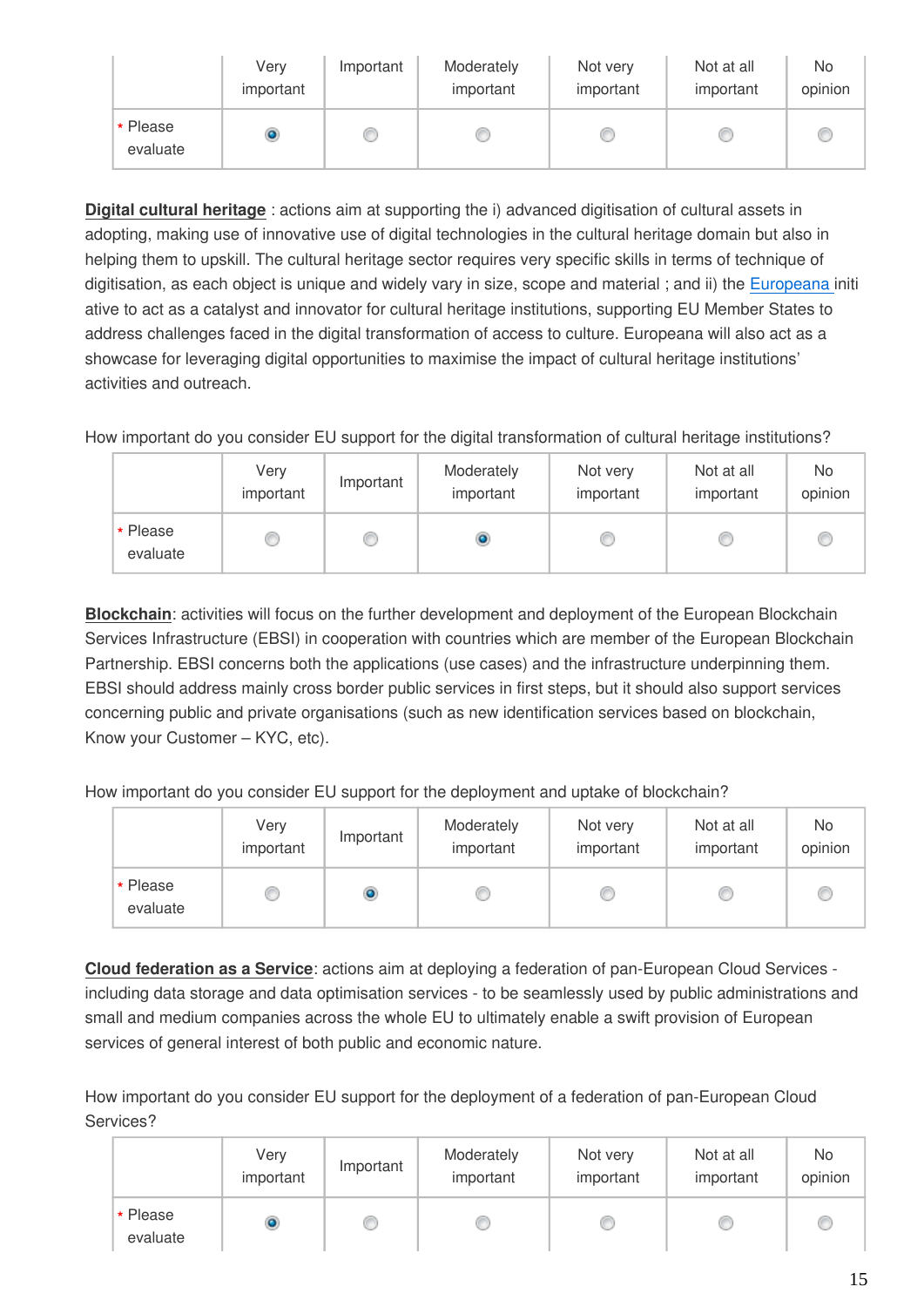### Widening the best use of digital technologies

See pp. 28-30 of the [draft Orientations document.](https://ec.europa.eu/newsroom/dae/document.cfm?doc_id=61102)

**Building trust in the digital transformation**: actions are targeting two groups: minors and citizens getting and sharing news and information online.

Protecting and empowering minors, a particularly vulnerable user group of online content and services, and tackling the online dissemination of child sexual abuse material (CSAM), require continuous action within a multidisciplinary and transnational approach. The proposal is to continue support for the network of Safer Internet Centres in the Member States providing awareness raising activities, helpline counselling for children and hotlines for reporting CSAM.

As more and more citizens get and share news and information online, online disinformation proliferates, and there is a need for measures aimed at detecting and combatting intentional disinformation spread. Online disinformation will be tackled by the use of new technologies for checking veracity and source of information on the internet, and by networking stakeholders addressing the same issue in Member States so to develop adequate responses to the phenomenon of disinformation that involve the whole media ecosystem.

How important do you consider EU support for a more trustful and safer internet?

|                      | Very<br>important | Important | Moderately<br>important | Not very<br>important | Not at all<br>important | N <sub>o</sub><br>opinion |
|----------------------|-------------------|-----------|-------------------------|-----------------------|-------------------------|---------------------------|
| * Please<br>evaluate |                   | $\bullet$ |                         |                       |                         |                           |

**Language technologies**: English currently dominates the digital environment, while other EU languages are under-represented. This gives rise to economic, social and cultural barriers. To ensure that latest technologies are available across all EU languages so as to provide all EU citizens with access to online content and services in their language and all SMEs with latest technologies tuned to their needs, this action will support localisation and deployment of language technologies such as automatic translation, subtitling or text analytics across Europe.

How important do you consider EU support for bringing down language barriers and deploying the latest language technologies?

|                      | Very<br>important | Important | Moderately<br>important | Not very<br>important | Not at all<br>important | No.<br>opinion |
|----------------------|-------------------|-----------|-------------------------|-----------------------|-------------------------|----------------|
| * Please<br>evaluate | ۱                 |           |                         |                       |                         |                |

**Digital transformation of learning and education**: Education is a key investment in Europe's future. Education plays a vital role in boosting growth, innovation and job creation. Europe's education systems need to better prepare students to the requirements of the job market in a context of rapid and profound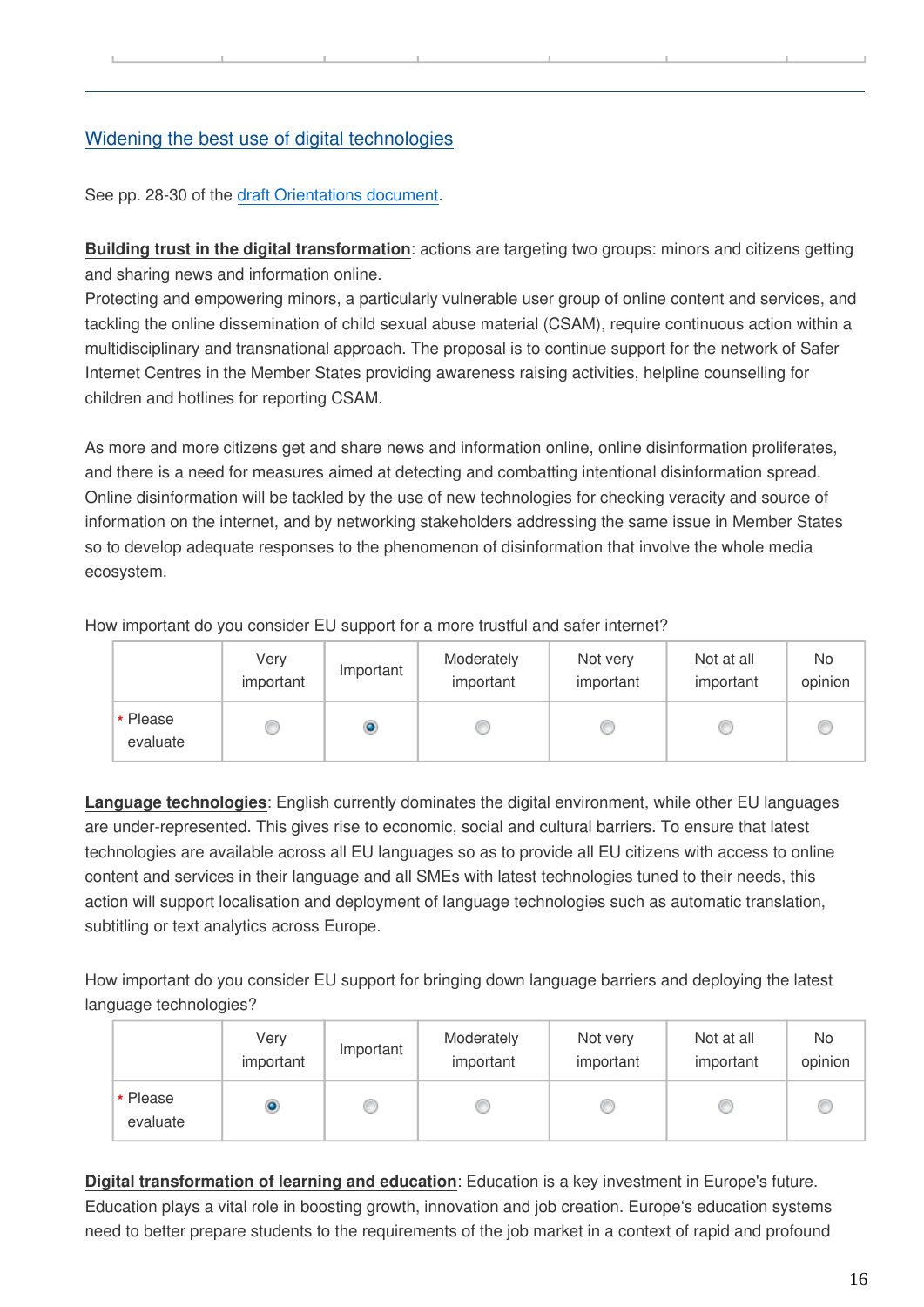changes induced by the technological revolution and globalisation. The objective of this action is to include as many schools (primary, secondary, vocational) as possible in large scale actions making use of digital capabilities with the aim of scaling up good practises at European level that have already been proven successful in smaller scale pilots.

How important do you consider EU support for the digital transformation of learning and education?

|                      | Very<br>important | Important | Moderately<br>important | Not very<br>important | Not at all<br>important | <b>No</b><br>opinion |
|----------------------|-------------------|-----------|-------------------------|-----------------------|-------------------------|----------------------|
| * Please<br>evaluate |                   | ۱         |                         |                       |                         |                      |

### Additional deployments

In which areas or sectors, not already identified above, would EU investments supporting the digital transformation be necessary, and why?

One of the most important topics should be improving the comprehension between different state levels (EU, national, regional, local). From the municipal point of view, the EU level is way too technical and not very practical.

Another important issue is a responsible handling of (personal) data in all European Member States.

# Synergies and Implementation

What would be the best way, in your view, to ensure synergies and complementarity with other sources of public funding, whether from Member States and/or EU programmes? Please specify which action you are referring to.

The EU should try not to undermine existing subsidies. Complementary Funding to other subsidies (e.g. from a national and/or state level) would be a lot more helpful.

Which type of partners/consortium members (e.g. SME, universities, beneficiaries from 3rd countries, etc.) would you need in order to invest / be involved in the chosen action?

Local authorities, subnational government (German Länder)

For the actions you are most interested in please indicate main activities and the overall project size (in million EUR)?

*5000 character(s) maximum*

Primarily we are interested in supporting our municipalities and counties in implementing AI-processes, cybersecurity-processes and administrative-processes (e.g. implementing a green smart city in specific areas). We would support a project, in which a city and/or a county, together with a few research organizations, are willing to implement some Digital Europe actions concerning Cybersecurity and AI in